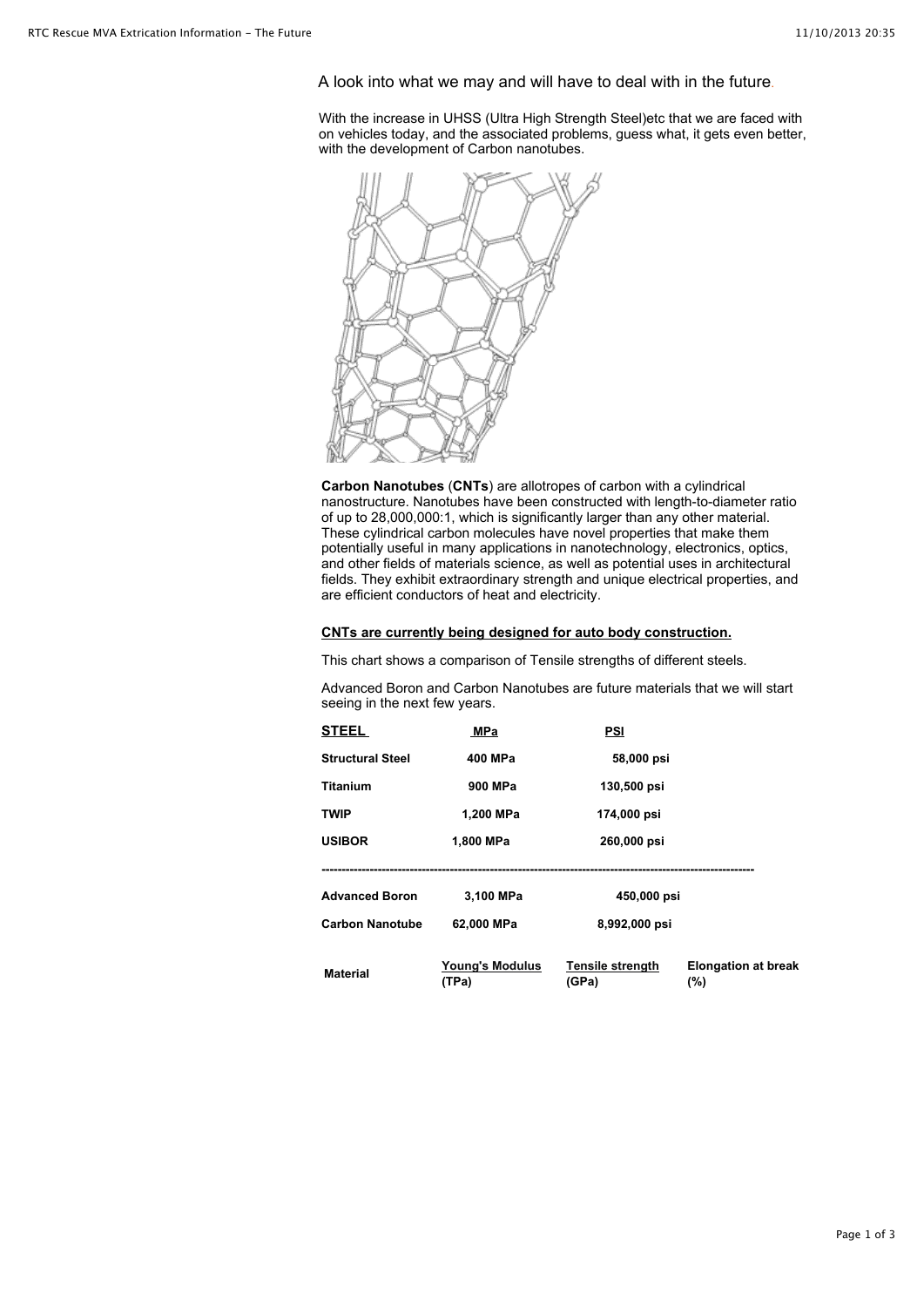| <b>SWNT</b>            | $~1$ (from 1 to 5)       | $13 - 53^{E}$ | 16        |
|------------------------|--------------------------|---------------|-----------|
| Armchair SWNT          | $0.94$ <sup>T</sup>      | $126.2^{T}$   | 23.1      |
| Zigzag SWNT            | $0.94$ <sup>T</sup>      | $94.5^{T}$    | 15.6-17.5 |
| Chiral SWNT            | 0.92                     |               |           |
| <b>MWNT</b>            | $0.8 - 0.9$ <sup>E</sup> | $11 - 150^E$  |           |
| <b>Stainless Steel</b> | $-0.2$                   | $-0.65-3$     | 15-50     |
| Kevlar                 | $-0.15$                  | $-3.5$        | ~2        |
| Kevlar <sup>T</sup>    | 0.25                     | 29.6          |           |

| <b>Material</b>                | Young's<br>modulus<br>(GPa) | <b>Tensile</b><br><b>Strength</b><br>(GPa) | <b>Density</b><br>(g/cm <sup>3</sup> ) |
|--------------------------------|-----------------------------|--------------------------------------------|----------------------------------------|
| <b>Single wall</b><br>nanotube | 1054                        | 150                                        | 1.4                                    |
| <b>Multi wall</b><br>nanotube  | 1200                        | 150                                        | 2.6                                    |
| <b>Diamond</b>                 | 600                         | 130                                        | 3.5                                    |
| <b>Kevlar</b>                  | 186                         | 3.6                                        | 7.8                                    |
| <b>Steel</b>                   | 208                         | 1.0                                        | 7.8                                    |
| Wood                           | 16                          | 0.008                                      | 0.6                                    |

The long-range goal is to build planes, automobiles and other things with buckypaper composites. The military also is looking at it for use in armour plating and stealth technology.

## http://en.wikipedia.org/wiki/Carbon\_nanotube

## **Toyota Solar Panal**

Toyota plans to install solar panels on the roof of the next generation of Prius hybrid cars, according to a report in Monday's edition of the *Nikkei* newspaper.

The panels, which are expected to begin appearing on the high-end version of the gasoline-electric hybrid car as early as next spring, will supply part of the 2 to 5 kilowatts needed to power the air conditioning, MarketWatch cited the Japanese business daily as reporting. Kyocera will reportedly supply the panels.

The move would make Toyota the first major automaker to incorporate a solarpower generation system into a mass-produced car.

http://news.cnet.com/8301-11128\_3-9[984384-54.ht](http://www.rtc-rescue.com/8301-10784_3-9726663-7.html)[ml](http://www.marketwatch.com/news/story/story.aspx?guid=%7BA5960A1A-E176-4A08-952C-4BC4A0A69284%7D&siteid=rss)